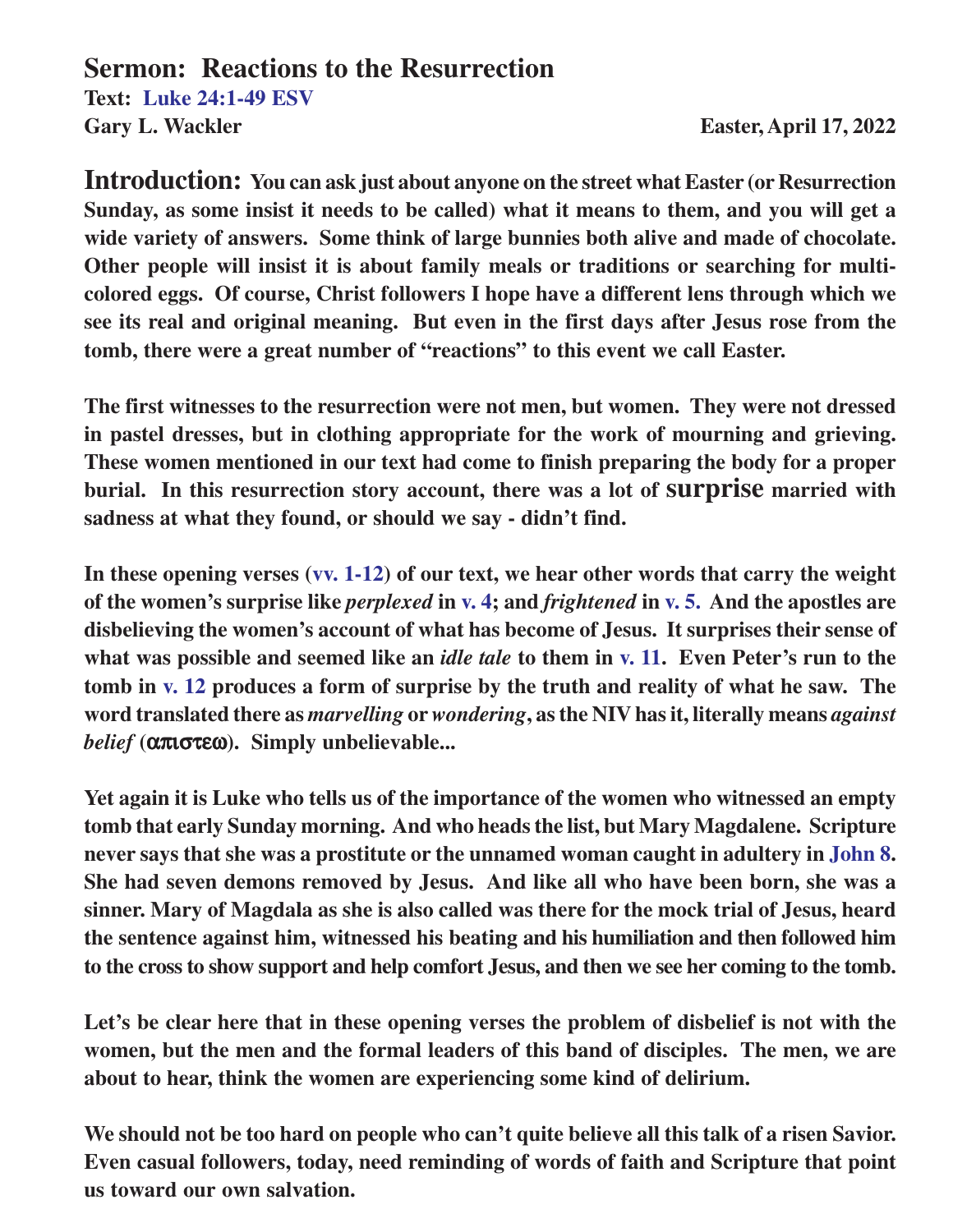#### **Listen to the first part of our Easter narrative. Let's look at the first twelve verses:**

#### **Luke 24:1-49 ESV The Resurrection**

**<sup>1</sup>But on the first day of the week, at early dawn, they went to the tomb, taking the spices they had prepared. 2 And they found the stone rolled away from the tomb, 3 but when they went in they did not find the body of the Lord Jesus. 4 While they were perplexed about this, behold, two men stood by them in dazzling apparel. 5 And as they were frightened and bowed their faces to the ground, (a possible sign of respect or even reverence)** the men said to them, "Why do you seek the living among the dead? **6** He is not **here, but has risen. Remember how he told you, while he was still in Galilee, 7 that the Son of Man must be delivered into the hands of sinful men and be crucified and on the third day rise." 8 And they remembered his words, 9 and returning from the tomb they told all these things to the eleven and to all the rest. 10 Now it was Mary Magdalene and Joanna and Mary the mother of James and the other women with them who told these things to the apostles, 11 but these words seemed to them an idle tale, and they did not believe them. 12 But Peter rose and ran to the tomb; stooping and looking in, he saw the linen cloths by themselves; and he went home marveling at (not expecting) what had happened.**

**In Paul Beasley-Murray's book,** *The Message of the Resurrection***, p. 63, he makes this important comment: "The fact that Luke records that the women "remembered** *Jesus'* **words" (v. 8) implies that they too, and not just the disciples, had been told by Jesus of his forthcoming betrayal, crucifixion and resurrection. Indeed, the clear impression is that for Luke the women were as much disciples as the men. Perhaps it is this that accounts for Luke's omission of the command, found in the other Gospels, to go and tell the disciples that Jesus had risen from the dead. As far as Luke was concerned, the women were not errand runners for the disciples--they were disciples!"**

**All of this that happened should not have surprised anyone, but it did. A person can hear Jesus (God) speak and still not hear Him.**

**There are still surprises to follow in our story. We will need to listen at how these two walkers in the country did not even recognize the Savior at first. They were surprised (v. 22) or** *amazed* **by the story the women were telling. It was simply an incredulous tale, they thought. The women said they had even seen angels.**

**I am still surprised how we encounter Jesus in ordinary places, or in the words and testimony of others. We might encounter Him in a storm on the lake or in a garden used for prayer. The Apostle Paul not only didn't believe in (or recognize) Jesus, he was having Christians executed. But an encounter with the risen Christ on the road to Damascus would be the turning point for Paul to hear and believe in Jesus. In this encounter, Paul heard convicting words while his companions heard only noise.**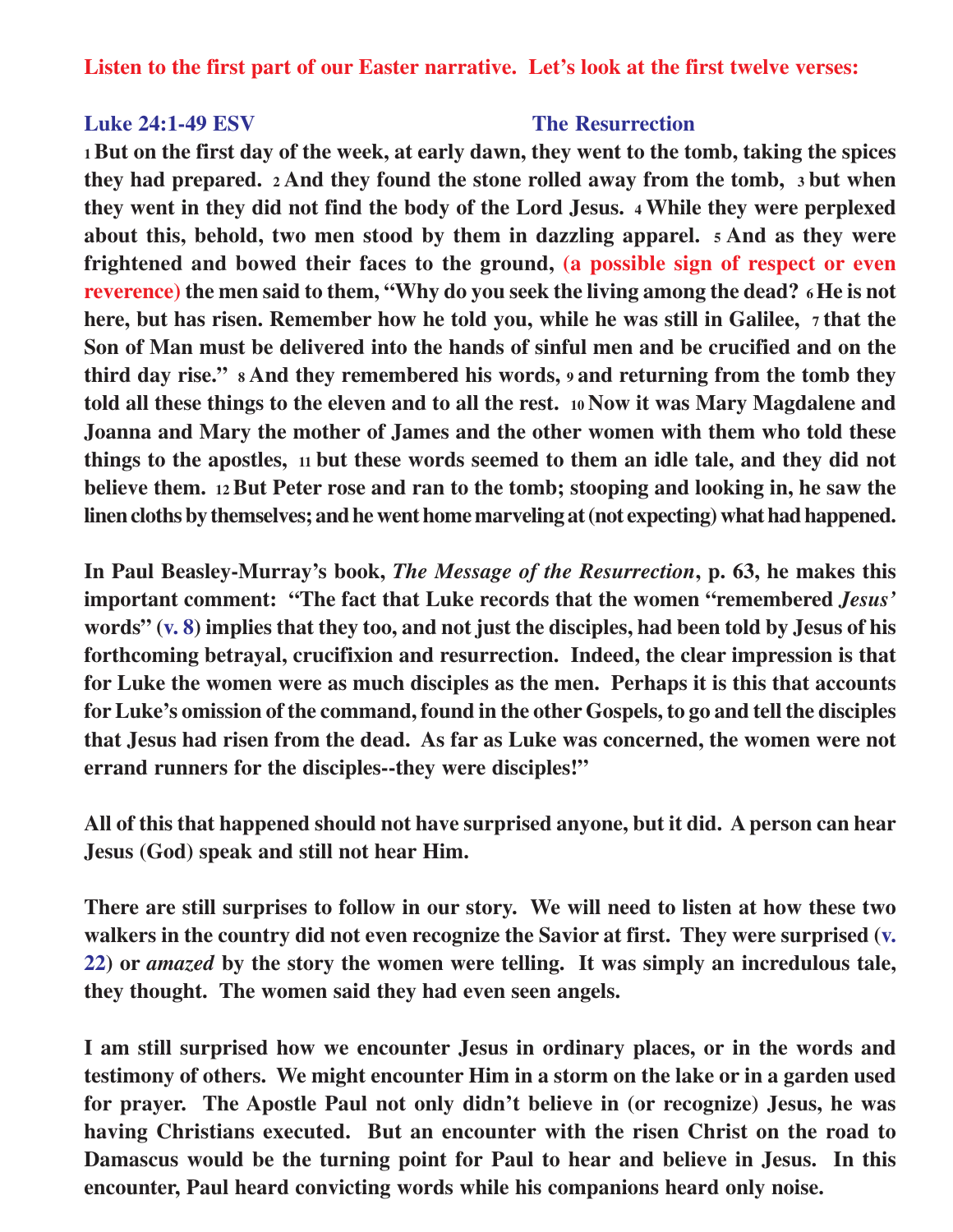**Even today, there will be many people who will not believe you just because** *you* **say so... Even if someone checks out what you tell them concerning the resurrection, they still may not believe you right away. Even the Apostle Peter didn't believe at first!**

**"All that Luke says about the resurrection of Jesus and his appearance to his followers takes place on the Sunday after his crucifixion." - Gonzaléz,** *Luke***, p. 276**

**On the Road to Emmaus 13 That very day two of them were going to a village named Emmaus, about seven miles from Jerusalem, 14 and they were talking with each other about all these things that had happened. 15 While they were talking and discussing together, Jesus himself drew near and went with them. 16 But their eyes were kept from recognizing him. 17 And he said to them, "What is this conversation that you are holding with each other as you walk?" And they stood still, looking sad. 18 Then one of them, named Cleopas, answered him, "Are you the only visitor to Jerusalem who does not know the things that have happened there in these days?" 19 And he said to them, "What things?" And they said to him, "Concerning Jesus of Nazareth, a man who was a prophet mighty in deed and word before God and all the people, 20 and how our chief priests and rulers delivered him up to be condemned to death, and crucified him. 21 But we had hoped that he was the one to redeem Israel. Yes, and besides all this, it is now the third day since these things happened. 22 Moreover, some women of our company amazed us. They were at the tomb early in the morning, 23 and when they did not find his body, they came back saying that they had even seen a vision of angels, who said that he was alive. <sup>24</sup>Some of those who were with us went to the tomb and found it just as the women had said, but him they did not see." 25 And he said to them, "O foolish ones, and slow of heart to believe all that the prophets have spoken! 26 Was it not necessary that the Christ should suffer these things and enter into his glory?" 27 And beginning with Moses and all the Prophets, he interpreted to them in all the Scriptures the things concerning himself.**

**<sup>28</sup>So they drew near to the village to which they were going. He acted as if he were going farther, 29 but they urged him strongly, saying, "Stay with us, for it is toward evening and the day is now far spent." So he went in to stay with them. 30 When he was at table with them, he took the bread and blessed and broke it and gave it to them. 31 And their eyes were opened, and they recognized him. And he vanished from their sight.**

**These two travelers experience the person of Jesus as they eat with Him. It seems clear this meal is not ordinary because the words are familiar: "took...blessed...broke and gave." We should point out that this meal begins with an act of hospitality and ends with Jesus being recognized. He serves the role of both guest and host at this now extraordinary meal. "Christ is in a sense the guest ('Come, Lord Jesus'), and yet he is the host who breaks the bread, blesses God, and shares with those at table." (Craddock,** *Luke***, p. 286)**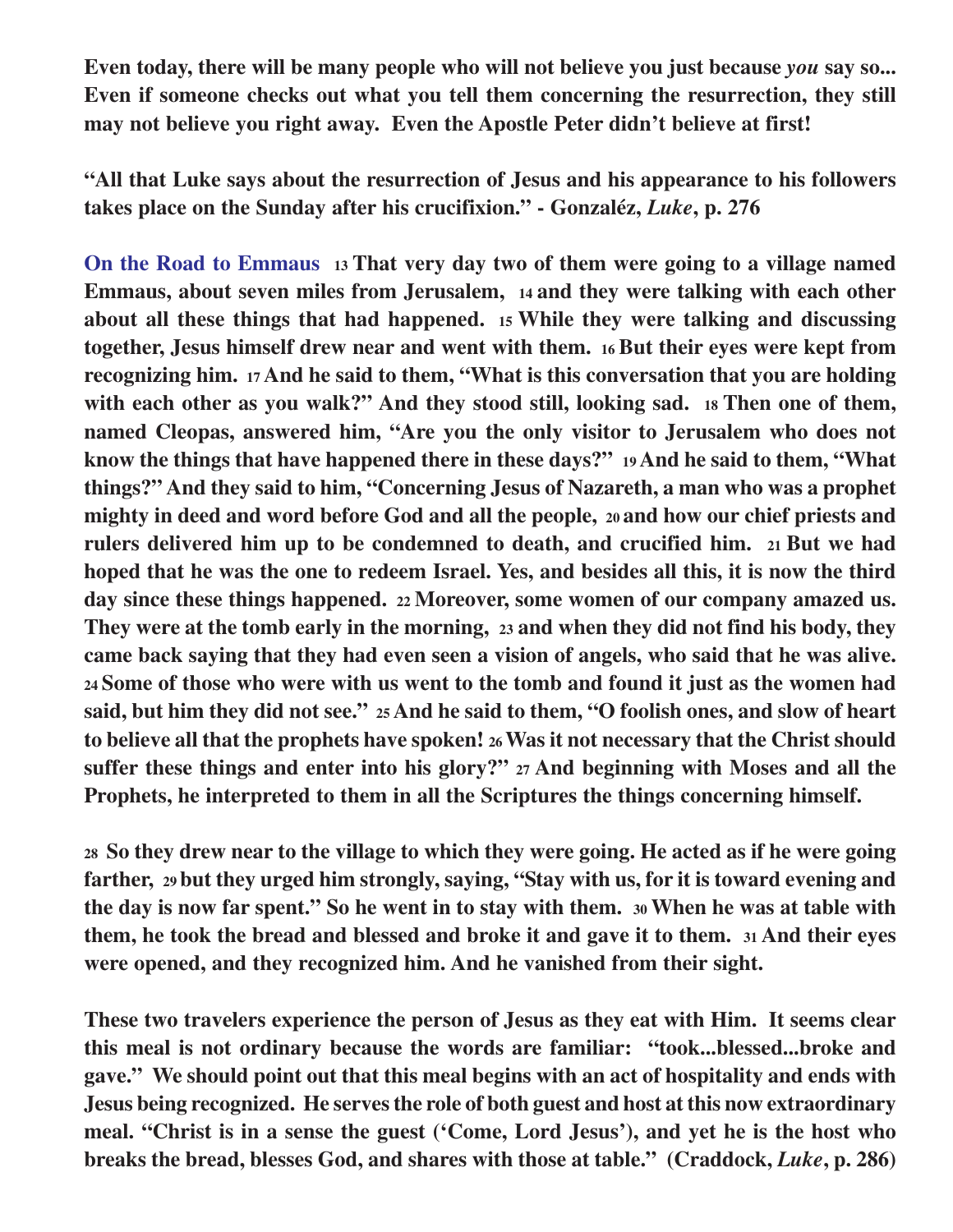**What a quick transition in two verses from eating bread to recognition of who Jesus was in their midst. For Luke every meal seems a little like the Lord's Supper, and if one is careful here with the reading, you might assume this is the first communion service. And then, Jesus left them - and what did they need to do and quickly? but tell others of their personal experience with Jesus. This becomes a preview of the ascension of Jesus to heaven in a few short weeks. Here there is no command or commission to tell others Jesus is alive, just a reaction to having encountered the risen Lord Jesus. We have to tell someone!**

#### **Upon Reflection:**

**<sup>32</sup>They said to each other, "Did not our hearts burn within us while he talked to us on the road, while he opened to us the Scriptures?" 33 And they rose that same hour and returned to Jerusalem. And they found the eleven and those who were with them gathered together, <sup>34</sup>saying, "The Lord has risen indeed, and has appeared to Simon!" 35 Then they told what had happened on the road, and how he was known to them in the breaking of the bread.**

**And here in Luke's gospel, he reminds us that these travelers that were leaving Jerusalem in despair and disbelief, changed their plans of staying overnight some seven miles away and returned in haste to Jerusalem - only to not be believed just like the women earlier.**

**I hope you are not surprised by Jesus' fulfillment of Scripture (The Word of God is so important and vital to our spiritual lives), nor our assignment to share that he is the Messiah of God for all peoples and nations. We should know he gives us the promised Holy Spirit of God to help with our responsibility to tell others of this beautiful Savior we claim for ourselves - this Savior who can be theirs as well.**

#### **Jesus Appears to His Disciples**

**<sup>36</sup>As they were talking about these things, Jesus himself stood among them, and said to them, "Peace to you!" 37 But they were startled and frightened and thought they saw a spirit. 38 And he said to them, "Why are you troubled, and why do doubts arise in your hearts? 39 See my hands and my feet, that it is I myself. Touch me, and see. For a spirit does not have flesh and bones as you see that I have." 40 And when he had said this, he showed them his hands and his feet. 41 And while they still disbelieved for joy and were marveling, he said to them, "Have you anything here to eat?" 42 They gave him a piece of broiled fish, 43 and he took it and ate before them.**

**<sup>44</sup>Then he said to them, "These are my words that I spoke to you while I was still with you, that everything written about me in the Law of Moses and the Prophets and the Psalms must be fulfilled." 45 Then he opened their minds to understand the Scriptures, <sup>46</sup> and said to them, "Thus it is written, that the Christ should suffer and on the third day rise from the dead, 47 and that repentance for the forgiveness of sins should be proclaimed in his name to all nations, beginning from Jerusalem. 48 You are witnesses of these things.**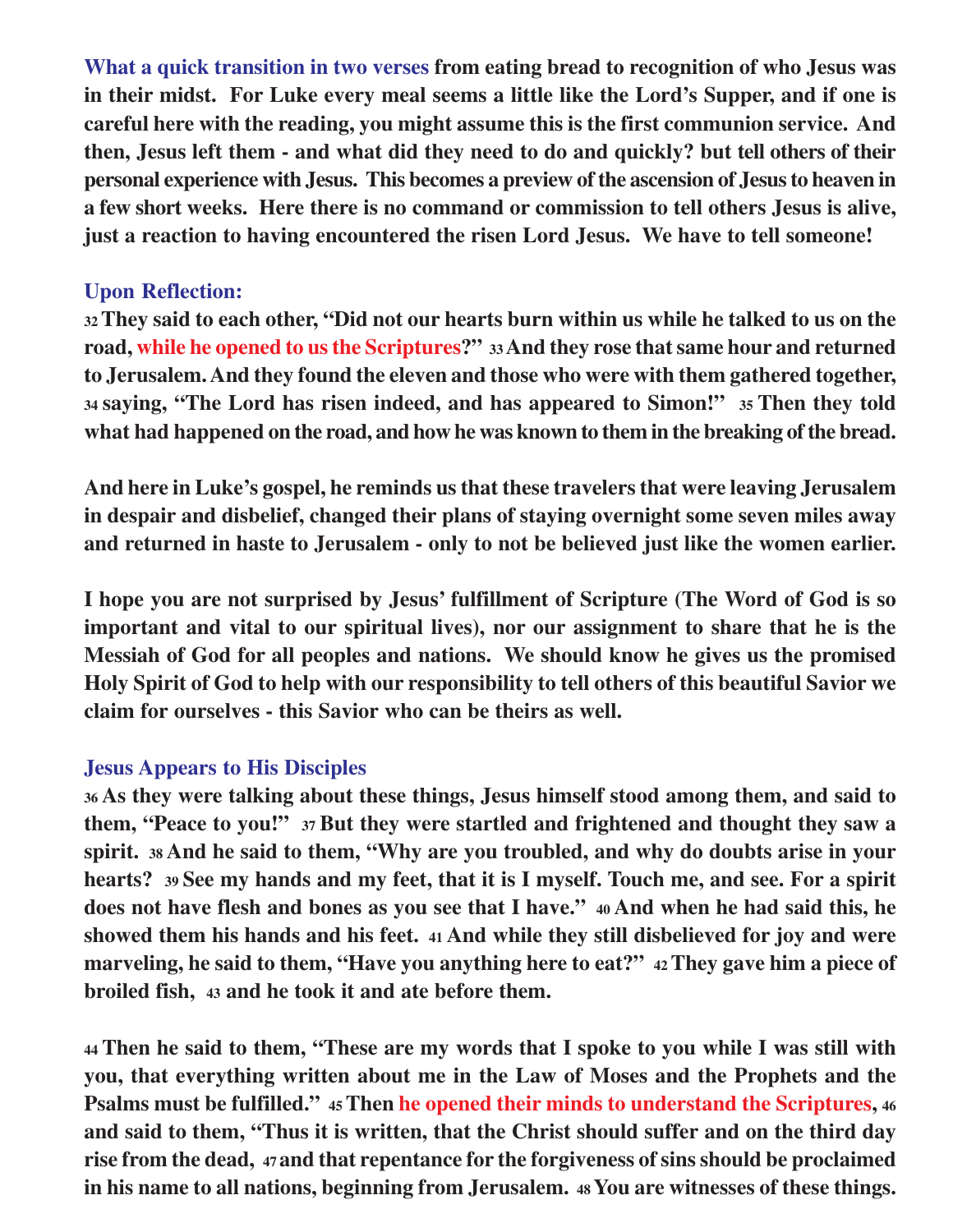**<sup>49</sup>And behold, I am sending the promise of my Father upon you. But stay in the city until you are clothed with power from on high."**

**This is like the great commission at the end of Matthew. And in Mark we hear: Mark 16:15-16 ESV 15 And he said to them, "Go into all the world and proclaim the gospel to the whole creation. 16 Whoever believes and is baptized will be saved, but whoever does not believe will be condemned.**

**Conclusion: Darrell Bock writes, "Without resurrection, Christianity is just another human approach to reach God; it is emptied of transforming power and hope; it is a mere shell, not worth the energy one devotes to it.… To believe in Christ is to believe not merely in his example, but in the power of his resurrection to grant new life" (***Luke* **[Baker], 2:1881).**

**"The resurrection was not created by the church; rather the church was created by the resurrection." Bock,** *Luke***, p. 606**

**There are transitions that are quite natural and predictable that we may experience in** *our* **walk with Jesus. We may be surprised with how we meet Jesus for the first time. It may come through a Christian friend or parent or a complete stranger. There may be sadness and even despair for us as our assumptions about Jesus may be proven false. There may be initial disbelief because Jesus did not meet** *our* **expectations, but with patience, time and prayers, that can change. Disbelief even antagonism can turn to understanding. And understanding can become submission and faith. And if we truly believe in Jesus, and do as he asks, we will be involved in witnessing or proclaiming what we now know to be true: the risen Lord wants a relationship with us and will bless us with eternal life if only we will place our faith in Him and do as He asks us.**

### **Not so very long ago in our preaching series in I Peter we heard:**

**I Peter 1:3-9 ESV** Born Again to a Living Hope **<sup>3</sup>Blessed be the God and Father of our Lord Jesus Christ! According to his great mercy, he has caused us to be born again to a living hope through the resurrection of Jesus Christ from the dead, 4 to an inheritance that is imperishable, undefiled, and unfading, kept in heaven for you, 5 who by God's power are being guarded through faith for a salvation ready to be revealed in the last time. 6 In this you rejoice, though now for a little while, if necessary, you have been grieved by various trials, 7 so that the tested genuineness of your faith—more precious than gold that perishes though it is tested by fire—may be found to result in praise and glory and honor at the revelation of Jesus Christ. 8 Though you have not seen him, you love him. Though you do not now see him, you believe in him and rejoice with joy that is inexpressible and filled with glory, 9 obtaining the outcome of your faith, the salvation of your souls.**